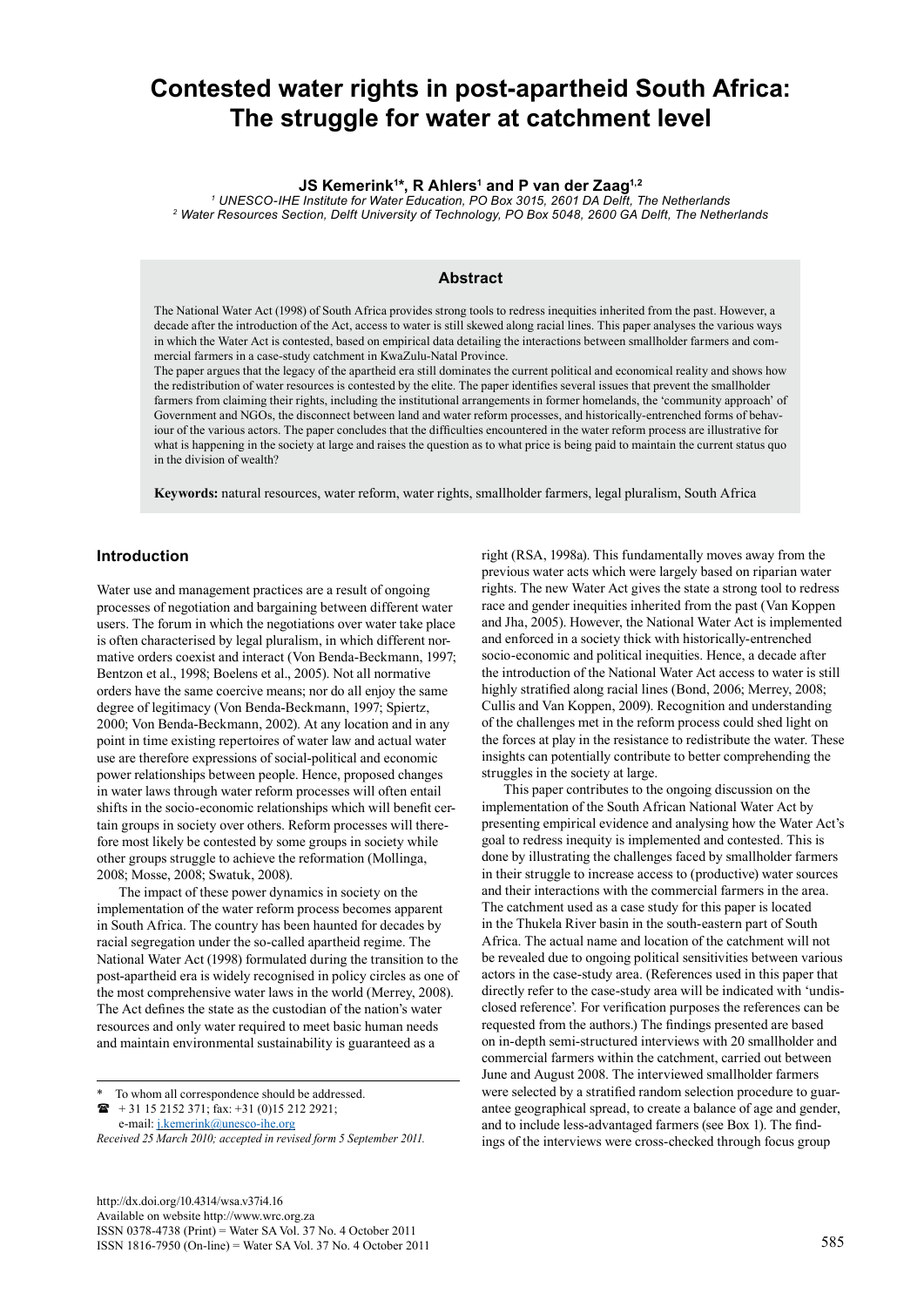#### **Box 1: Description of sample**

The 18 selected smallholder farmers for the in-depth interviews permanently reside in the catchment in contrast to other residents who regularly commute to urban areas for longer periods of time. They are members of households located in different parts of the community and include members of large extended families residing in the area as well as farmers with few relatives living in the catchment. They have different political affiliations, sources and levels of incomes and educational backgrounds. All respondents are involved in agricultural activities and most own cattle. Out of the 18 smallholder farmers interviewed, 8 were women, of which 50% were older than 50 years and 50% were born in the community. Of the interviewed men, 70% were older than 50 years and 70% were born in the community.

The commercial farmers interviewed own the farms located directly downstream of the smallholder farmer community, including the commercial farmer whose property is (partly) located within the catchment. They are both male, born in South Africa from British descendents and under 50 years old. The commercial farmers live with their families on the farm.

discussions, observations, comparison with existing literature and by consultation of informants such as local authorities and non-governmental organisations (NGOs) active in the region. This paper first describes the theoretical framework used to analyse 4 ways in which water laws can be contested. In the next section a detailed narrative of the catchment is provided as well as the historical and institutional context in which the case study is situated. Thereafter the interactions between the actors in the catchment and the way in which they exert their water rights are analysed based on the theoretical framework. In the concluding section the impact of the contested Water Act on the access to (productive) water is discussed and the authors reflect on the consequences of the current situation for the society at large.

# **Theoretical framework: contested water rights**

The main theoretical framework adopted in this paper is the concept of legal pluralism, which refers to the coexistence of and interaction between various normative orders in a society that govern people's lives (Von Benda-Beckmann, 1997; Boelens et al., 2005). The normative orders originate from different sources, such as political ideologies, economic doctrines, religions and projects. Legal pluralism recognises the dynamic, hybrid and ambivalent forms of laws that result from interaction between these normative orders within society, and allows for a greater understanding of the actual social meaning of rights in a specific social context (Boelens et al., 2005).

Water sector reforms often aim at changing socio-economic relationships between water users and most likely the proposed new laws and rights will therefore be challenged by various actors in a society. Zwarteveen et al. (2005) propose 4 categories in which water laws and rights can be contested taking into account a plural legal perspective, namely:

- The access to and control over water resources
- The content and interpretation of water law determining the water distribution
- The participation in decision making on water management
- The discourses underlying the water law and implementation policies

This section outlines the 4 categories as interpreted by the authors. The first category refers to how physical access to, and control over, the finite water resource is negotiated and obtained

in plural legal societies and on which basis. In negotiating access, water users actively utilise the various normative orders to legitimise their claims to water depending on which normative order serves their interests best, i.e. so-called forum shopping (Bentzon et al., 1998; Meinzen-Dick and Pradhan, 2005). However, not all normative orders have the same coercive means, nor do all enjoy the same degree of legitimacy (Von Benda-Beckmann, 1997; Spiertz, 2000; Von Benda-Beckmann, 2002). Actors with vested socio-political and economic powers can exert their stronger leverage position to influence which normative orders will prevail in the negotiations over water. Often the leverage position is closely linked to property ownership, such as infrastructure and land, as rights may become concretised rights over time, for instance, when rights become fixed in permanent concrete structures such as weirs, dams and field layouts (Mosse, 2008). However, powerful actors do not operate in isolation and the actual access to water resources is therefore an ongoing struggle between actors reflecting these social-political and economic interdependencies.

The second category is related to the conflicts and disagreements on the content of norms and laws and how they (should) determine rules and regulations on access to water. This category refers to the interpretation of water laws and the social meaning of water rights in society. It reflects the socio-economic power relations between the various actors and does not simply follow technical imperatives such as efficiency, but also reflects the historical and cultural values and ideas upheld in society. How water rights are understood and translated to rules for water use is coloured by the locally-accepted ways and traditions of dealing with water (Zwarteveen et al., 2005; Mosse, 2008).

The third category deals with the struggles over participation in decision making over water law and rights. Decision making spaces are often exclusive in the sense that some people are allowed to enter and participate in them and others not. Exclusion may be direct, based on class, gender or ethnicity. However, often exclusion is less direct and hidden in membership criteria, location of the meetings or language used. Moreover, being included in participation processes does not guarantee one's voice is heard as participation in decision making is determined by social relationships of power and dependency (Cleaver, 1999; Cornwall, 2003). Cultural norms associate certain forms of behaviour with knowledge and authority and others with ignorance, and in this way prescribe certain forms of behaviour to different social groups of people (Bentzon et al., 1998; Zwarteveen et al., 2005). This directly influences the selfperceived capacity to participate in decision making and may even lead to self-exclusion (Wilson, 1999).

The last category in which water law and rights can be contested lies in the discourses used to articulate water problems and solutions. The way in which water problems and solutions are defined and conceptualised in a society is closely linked to the political agenda they promote (Molle, 2008; Mosse, 2008). Any understanding of water problems is based on representations and always implies a set of assumptions and (implicit) social and political choices. Knowledge produced on water is not merely neutral or scientific; it does not emerge by chance but, rather, is the emanation of complex webs of interests, ideologies and power as an inherent part of the water sector (Molle, 2008). Hence, the dynamics of water politics, including water law and rights, cannot be understood without also scrutinising the power relations, discourses and discursive practices that guide perceptions of water problems and proposed solutions. In an ever more globally-connected world order, this category includes analysing global political forces and global networks that influence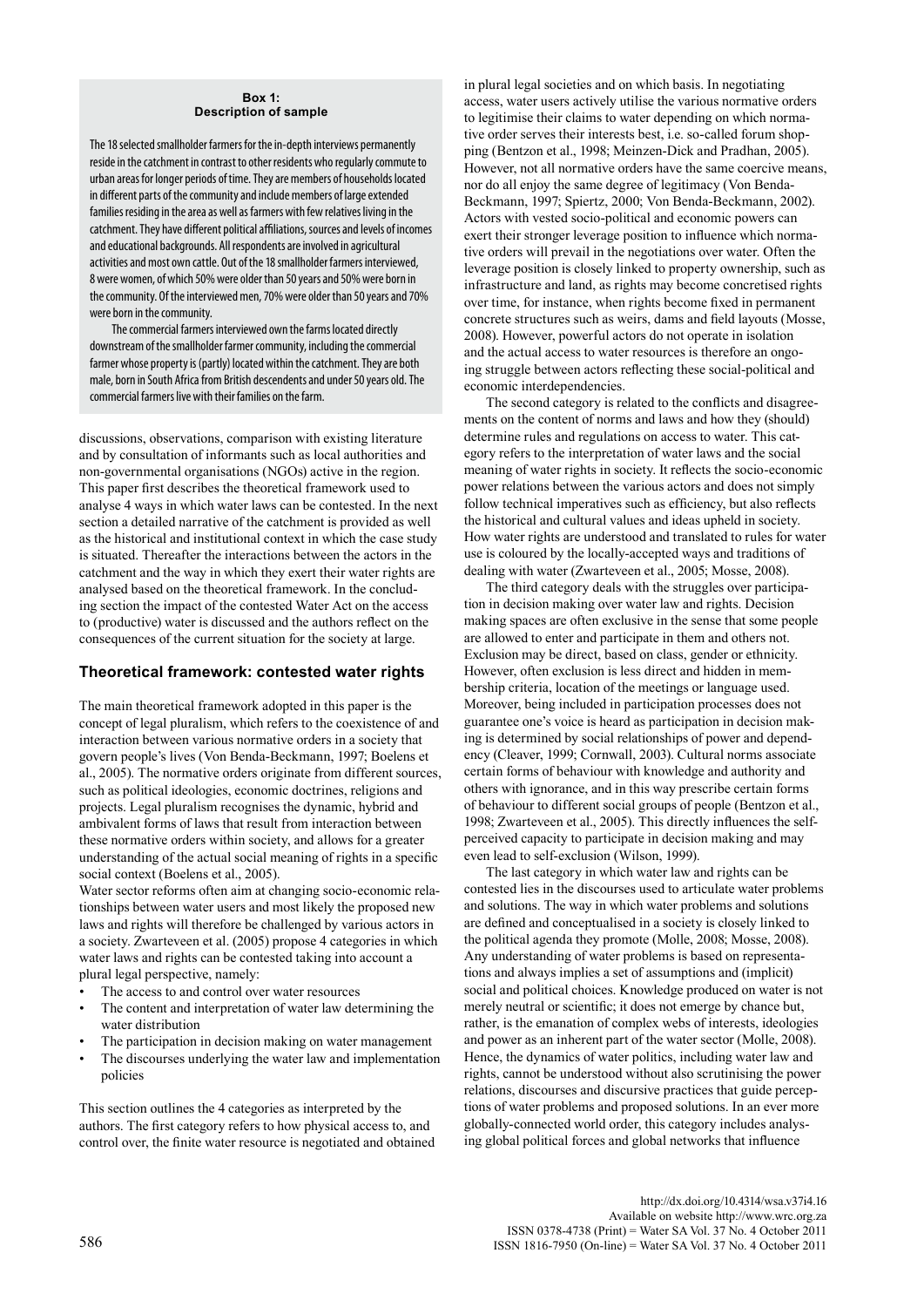the national policies on water (Conca, 2006; Mollinga, 2008; Swatuk, 2008).

# **Historical and institutional context of the catchment**

The case-study catchment is located in the Thukela River basin, in the foothills of the Drakenberg Mountains, located within the KwaZulu-Natal Province. The upstream part of the catchment is part of a former Zulu homeland and is inhabited by smallholder farmers. At the downstream end of the catchment commercial farms are located. This section describes the historical and institutional context of the catchment as well as the physical and socio-economic conditions in the case-study area.

The Zulu tribe originates from Bantu communities and settled in the area in the  $16<sup>th</sup>$  century. A crucial turning point in Zulu history occurred during the reign of Shaka (1816-1828). Prior to his rule, the Zulus consisted of numerous clans that were related but disorganised. During Shaka's reign conquered tribes were incorporated into the Zulu kingdom (Omer-Cooper, 1994). In 1653, the south-western part of South Africa was colonised by the Dutch and around 1825 the British settlers arrived on the east coast (Omer-Cooper, 1994; Wilson and Thompson, 1969). The Zulus fought several wars against the British, but surrendered in 1906. From then on the tribe was subjected, by European settlers and their descendents, to an increasingly harsh series of racist laws and practices that led to the disempowerment and subordination of the Zulus and other Black African tribes and which dispossessed them of access to natural resources (Mamdani, 1996).

Apartheid was a system of legalised racial segregation enforced by the White-dominated Government of [South Africa](http://en.wikipedia.org/wiki/South_Africa)  between 1948 and 1994. Under apartheid, a series of measures were introduced as part of the policy of so-called 'separate development' that intended to create a South African society in which the White population would become the demographic majority. The creation of homelands was a central element of this strategy. Comprising no more than 14% of the country's area, 10 arbitrary and often highly fragmented administrative territories were created in 1951 (Pickles and Weiner, 1991). These homelands were supposedly the original areas of settlement of what the state had identified as the country's main African ethnic groups and the Black population were made citizens of these homelands, denying them South African citizenship and voting rights (Mamdani, 1996). Within the homelands the Black Africans could aspire to self-rule under a chieftaincy (Ross, 1999). This subjected the inhabitants to the chiefs and made them lose access to ancestral land. Local tribal leaders were appointed by the Government to run the homelands, and uncooperative chiefs were forcibly deposed. By incorporating the traditional governance structure and paying salaries and other benefits to the traditional chiefs, the apartheid regime kept influence over the semi-autonomous homelands and could control resistance (Mamdani, 1996). Over time, a ruling Black elite emerged with a personal and financial interest in the preservation of the homelands. On advice of the apartheid Government large-scale reorganisation of the land use in the homelands was introduced under the Betterment Schemes. The reorganisation included dividing the land into distinct land-use zones, e.g., residential, arable and grazing areas. People living in the homelands were forced to move into demarcated residential zones and dispossessed of arable and grazing land. Only small plots were given to households to ensure the most basic crop production. The expressed goal of the Betterment Schemes was to 'rehabilitate' the land from the perils of overgrazing and 'inefficient' African land use, but, in reality, the

Betterment Schemes facilitated increasing the population densities in the homelands (McCusker and Ramudzuli, 2007). The homelands became economically weak as the high population densities often far exceeded the carrying capacity of the land (Pickles and Weiner 1991; Ross, 1999). The education system was designed to prepare the Black population for manual labour and, with few local employment opportunities being available in the homelands, most men commuted to work on the commercial farms and in the mines of White South Africa (Bond, 2006). Women often stayed behind and were relegated to reproducing the future labour force and taking care of the sick and elderly (Penzhorn, 2005; Omer-Cooper, 1994). The apartheid politics sparked significant internal resistance. A series of uprisings and protests led to an armed resistance struggle against the White Government. Bloody armed clashes also occurred between opposing Black political parties, especially between the African National Congress (ANC) and the Zulu-dominated Inkatha Freedom Party (IFP). This violence, believed to be supported by the security forces of the apartheid Government, escalated at the end of apartheid. Today the tension between political parties still exists. Political apartheid was finally dismantled under internal and international pressure in a series of negotiations on the revision of the constitution from 1990 to 1993 (Omer-Cooper, 1994). The negotiation culminated in democratic general elections of 1994, which gave a landslide victory to the ANC.

Reconciliation of the society was the major concern of the new Government and it took on the transformation of the discriminatory legal systems. The Constitution was rewritten, as well as most laws, such as the National Water Act. As part of the institutional reform the Government structures were redefined and the homelands were dismantled, reincorporating their territory into the Republic. The national, provincial and local government levels all have legislative and executive authority in their own spheres and are defined in the South African Constitution as distinctive, interdependent and interrelated. The Constitution also acknowledges traditional governance structures and states that the country should be run on a system of cooperative governance (RSA, 1994). Prime advisory bodies of traditional leaders exist at all government levels and in the former homelands the traditional structures still play a formal executive role in addition to the local government structure (Lehman, 2007).

The case-study catchment (Fig. 1) occupies a total area of approx. 10 km2 of hilly terrain with generally acidic soil. The mean annual rainfall is estimated to be 700 mm/yr and the estimated potential evaporation is between 1 600 and 2 000 mm/yr, at an elevation of about 1 250 m above sea level. A good drainage network has developed in the catchment with most of the streams being perennial. Extreme low flows occur in winter time between June and August (undisclosed reference).

The former Zulu homeland located in the upstream part of the catchment is mainly inhabited by smallholder farmers. The population in this part of the catchment fluctuates considerably as many commute to urban areas; however, it is estimated that around 500 people reside in the area on a permanent basis. Herding cattle and practicing agriculture are the main activities in the area. Box 2 provides details on the water sources used by the smallholder farmers. Cattle are kept for cultural reasons, although for a few farmers they also serve for commercial purposes. The cattle graze in summer time on communal land in the upper part of the catchment. Overgrazing has led to extensive soil erosion which has negatively influenced the natural water retention in the catchment (undisclosed reference). The agricultural plots are relatively small (0.5 to 2 ha) and the main crops grown are maize and beans for subsistence, although parts of the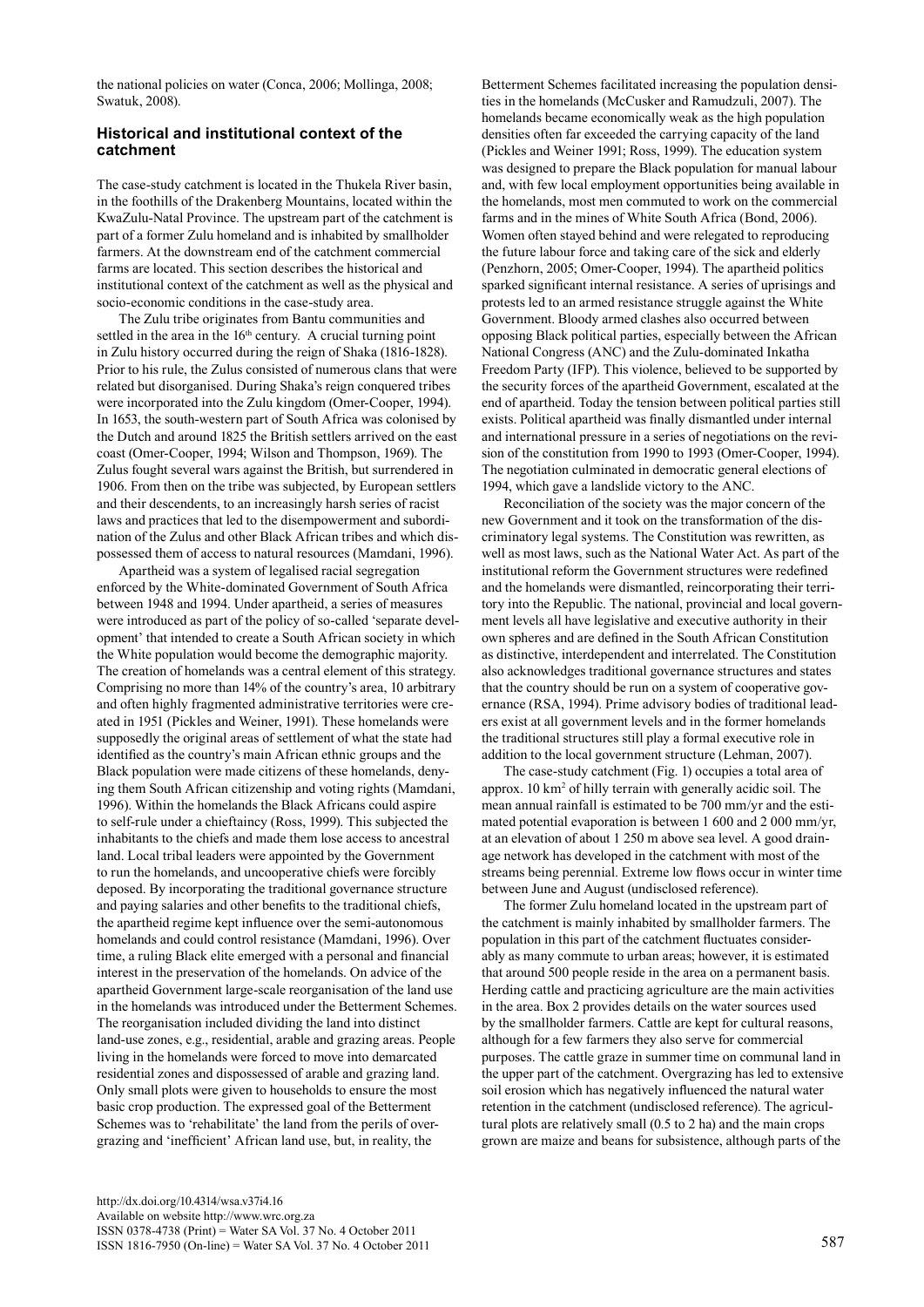

*Figure 1 Sketch of the catchment* 

harvest are regularly sold. Supported by NGOs, an increasing number of smallholder farmers are growing vegetables in home gardens. The agricultural activities are not the main sources of income in the catchment as 37% of the households earn a regular income, 45% of the households have access to remittance from family members working elsewhere, and 82% of the households receive social grants from the Government (undisclosed reference), such as child support, old-age pension and disability grants (also available for HIV/Aids patients). The child support grant is ZAR 210 per child per month, while the latter two amount to ZAR 940 per month (SASSA, 2008). In addition, some smallholder farmers generate considerable income from illegally growing marijuana.

A commercial farm is located at the downstream end of the catchment with a total area of 1 560 ha. The commercial farm was established about 100 years ago and has been owned by 3 different families, all of British descent. The current farmer has owned the farm since 2002. The property includes 4 surface dams allowing the farmer to grow irrigated crops in both summer and winter seasons (see Fig. 2). The farmer has registered his historical water use under the new water law, which means his water use is recognised as an existing lawful use (RSA, 1998a).

Between the smallholder farmers and commercial farmer various direct links and interdependencies exist. The perennial streams in the former homeland replenish 3 of the 4 reservoirs of the commercial farmer downstream. However, the water carries considerable sediment loads caused by erosion in the upper part of the catchment. The sediments are trapped in the dams of the commercial farmer reducing their storage capacity. During the winter months the cattle of the smallholder farmers roam the fallow fields and often trespass into the commercial farm. The cattle damage the crops of the commercial farmer and regular conflicts arise on this matter. In addition, interdependencies are created by the employment relationship: the commercial farmer employs approx. 30 permanent workers and up to 150 temporary workers during the harvest season. Most workers on the commercial farm are residents of the case-study area while some others come from the surrounding areas.

The smallholder and commercial farmers residing in the catchment fall under the formal authority of the local municipality and are represented by an elected councillor at ward level in the municipal council. The composition of the municipal council is based on a mixed system of proportional representation and the constituency election system. The IFP is the ruling party in the municipality in which the catchment is located, while the ANC has the majority at provincial and national level. Amongst others, the municipality has the responsibility to ensure the provision of services (including water supply) to communities in a sustainable manner and to promote social and economic development (RSA, 1998b). In the former homeland, the traditional governance structure is still operational and the local chief controls access to land resources as custodian of the state-owned land. The land tenure reforms aiming at granting private ownership of land to the people living in the former homelands is highly contested by the traditional authorities (Lyne and Darroch, 2004). The traditional Zulu governance structure used to have committees of elderly men at village level and headmen at a

#### **Box 2: Water sources used by smallholder farmers in the catchment**

The smallholder farmers mainly use communal boreholes for domestic purposes. The boreholes are freely used and, even though few rules on water use exist, they are not adhered to. Not all boreholes work properly and some households are located more than 1 km from the boreholes. During the winter the farmers suffer from water shortages, sometimes even for domestic use when boreholes run dry. The cattle mainly drink from creeks and natural springs and some farmers have built small earthen dams on their plots to water their cattle. For agricultural activities the smallholder farmers primarily rely on rainfall. However, some home gardens are irrigated with water from the boreholes or springs. With support from NGOs, a few farmers have installed rainwater harvesting tanks, which collect runoff from the compounds and enable them to grow (supple-



mentary) irrigated crops. *Figure 2 Photograph of the catchment, showing the houses and fields of the smallholder farmers in the forefront, and 2 reservoirs and irrigated lands of the commercial farm downstream (July, 2008)*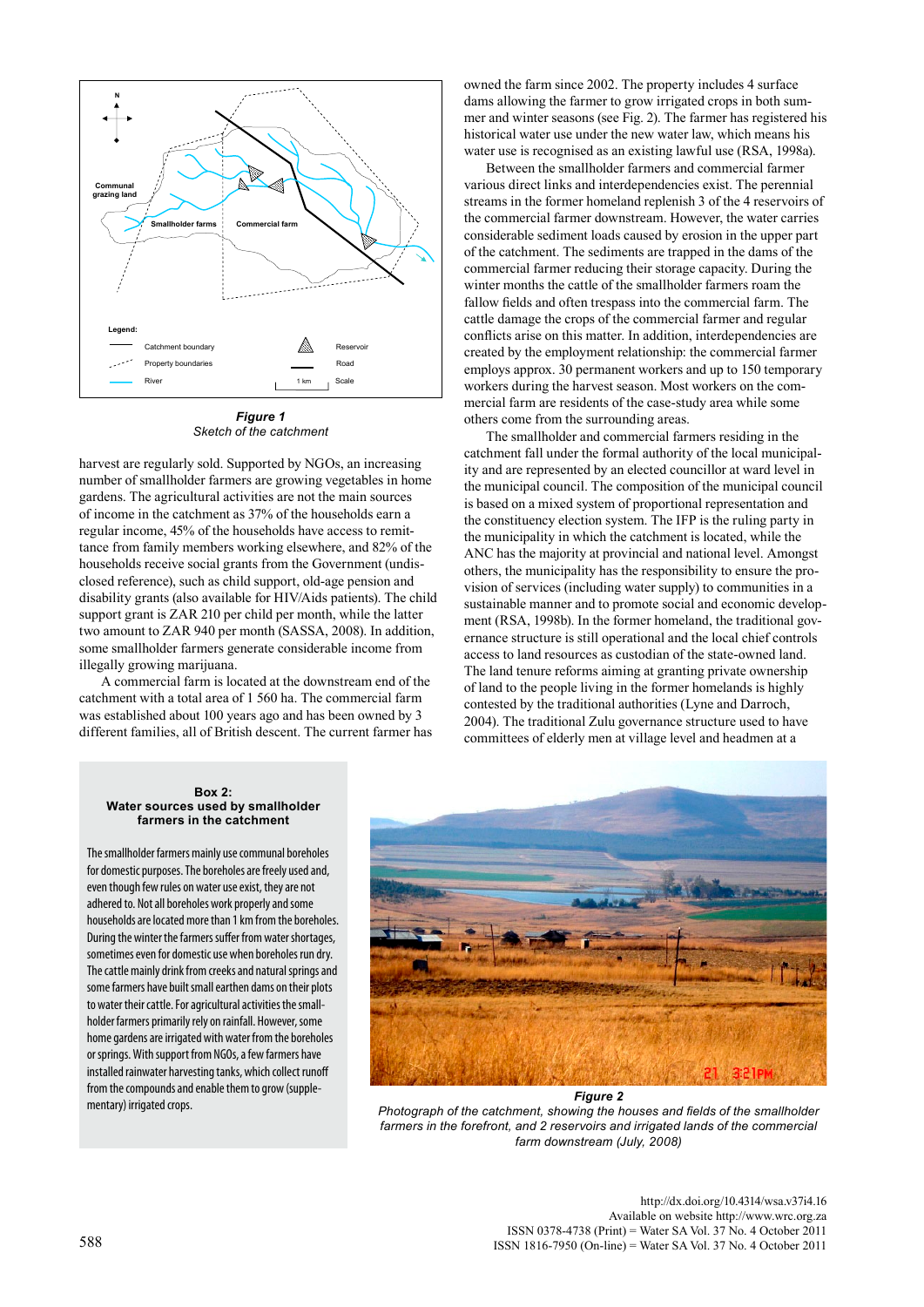higher spatial level as intermediaries under the chief. However, to make the traditional governance structure more compatible with the local municipality structure, the committees at village level in the case-study catchment have been replaced in 2003 by elected leaders at ward level and elected councillors have been introduced in the council of the chief (RSA, 2003).

# **Contested water rights in the catchment**

Although the National Water Act (1998a) directly aims at redressing the injustice of the past, inequities in access to water still exist in the catchment: so far the commercial farmer has kept his entitlements to the water and the water allocations to the smallholder farmers have not increased. This chapter presents the empirical data from the case-study catchment and analyses the interactions between the various actors and the way in which they exert their water rights, following the framework presented in second section of this paper.

# **Category 1 – Access to and control over water**

The current South African society is characterised by multiple legal realities. During apartheid, 2 different formal legal systems coexisted, the legal system in the White Republic and the legal system in the homelands. The legal system in the Republic focused on limiting power of the state and guaranteeing rights to its citizens, while the legal system in the homelands focused on strengthening the influence of the authorities to enforce customs upon its residents (Mamdani, 1996). After apartheid this was replaced by a new legal system; however, in contemporary South Africa the 2 legal systems of the apartheid era continue to exert their influence. In addition, as in every society, various normative orders, such as political ideologies, cultures and religions, coexist and influence in complex ways the context in which the negotiations over access to water take place. The Water Act is contested by various actors in society which are interlinked through social relationships and interdependencies. In the contemporary capitalist South African society the coercive means of the vested economic powers are strong (Bond, 2006; Swatuk, 2008). Large-scale water users such as commercial farmers, mining industries and electricity companies continue to receive water on economic grounds (Steyl et al., 2000). Research conducted in the northern parts of South Africa shows that wealthier people are better able to capture the available resources (Hope et al., 2004; cf. Mosse, 2008; cf. Sjaastad and Cousins, 2008). As a result, the highly stratified division of economic power along racial lines, and the status-quo of access to water resources in the study catchment is maintained.

The plural legal conditions in which access to resources has to be negotiated in former homelands is characterised by a more complex reality than in other parts of the country, as a result of the formal coexistence of the municipality and the traditional governance structure at local level. This coexistence determines that the municipality is responsible for water supply and the socio-economic development of the village (RSA, 1998b), while land tenure falls under the authority of the chief in study area. Close collaboration between the 2 institutions is required to ensure access to land with adequate opportunities to exploit water resources and sufficient tenure security to invest in hydraulic infrastructure. However, according to the interviewed farmers, in the case-study area the institutions compete to increase their authority within the catchment. Only 3 of the 18 interviewed smallholder farmers expressed trust in the local municipality whereas the other farmers regard it as being corrupt and dominated by struggles between the political parties. Almost all interviewed farmers are dissatisfied with the service delivery of the municipality. Ten interviewed smallholder farmers indicated that, as in the apartheid era, chiefs play an active role in politics. According to the smallholder farmers, chiefs are loyal to political parties in return for continuing support to legitimise their authority and other favours. In a young democracy with a large illiterate rural population voters can easily be manipulated and the chieftaincy fosters strongholds for the political parties. Four smallholder farmers indicated that the level of municipal service delivery to their community is low because the ruling chief belongs to the opposition party (ANC). They argue that, therefore, most smallholder farmers in the former homeland voted for the same opposition party; however, the elected councillor of the ward is from the ruling party (IFP).

The authority of the chief has lost legitimacy among the rural population as chiefs were seen as puppets of the White Government during apartheid (Mamdani, 1996). However, the current party politics and the state-introduced changes in traditional governance structure have also reduced the executive power of the traditional authority in the case-study area. According to 8 interviewed farmers, as a result of the imposed changes (e.g. the abandoning of the committee of elders) no institution has sufficient authority to spearhead joint initiatives at village level. For example, plans for jointly building small reservoirs for watering livestock and for irrigation have not materialised because of disputes over the location of the dams. Although access to land is controlled by the chief, the traditional structure does not have sufficient authority to make land available to the benefit of the community as a whole, and unused land is hardly available in the area as population density is high. The local politics leave the smallholder farmers in the catchment divided along party lines. The smallholder farmers indicated that village meetings are occasionally organised, but are mainly limited to conflict mitigation and providing top-down information, and are not used to discuss opportunities for progress or planning of joint initiatives. Although more than half of the smallholder farmers carry out joint activities, such as growing beans for sale and weaving mats, participation is limited to family members or political allies and these activities are often externally supported by NGOs.

Besides differences in political affiliations the composition of the community is also heterogeneous in terms of agricultural ambitions. Most smallholder farmers keep cattle for cultural purposes; however, only 6 farmers have the ambition to advance their crop-growing activities for commercial purposes. It should be noted that during apartheid considerable segments of the Black population had been de-urbanised during the forced relocation to the homelands (Mamdani, 1996). This could explain why agricultural ambition is relatively low in the former homeland. The heterogeneity of the community and associated difference in priorities gives the people who would like to farm a disadvantaged starting point in accessing municipal services which are often offered on a communal basis. It also negatively influences the negotiations over the redistribution of land and water with the downstream commercial farmer. Without a clear mandate to negotiate on behalf of the community the villagers are faced by a far more powerful opponent in the commercial farmers. The commercial farmer located at the downstream part of the catchment indicated that several smallholder farmers contacted him to discuss redistribution of natural resources: they requested access to part of his (fallow) land, receiving wood and support with constructing a dam upstream of his reservoirs. Instead, the commercial farmer has interest to jointly develop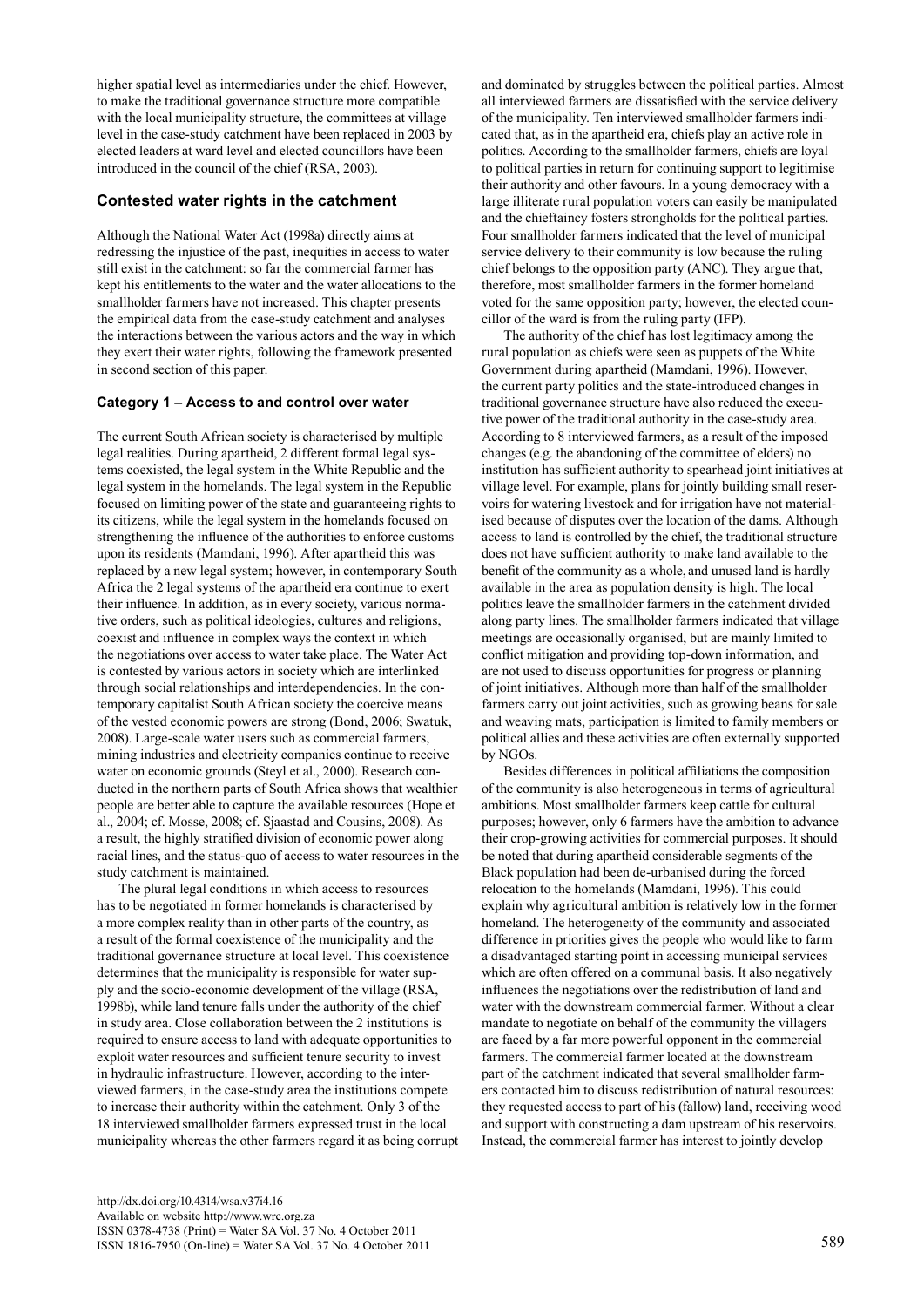new water resources. However, according to him there is no established authority among the smallholder farmers with whom to thoroughly discuss the issue, and, in his opinion, the community is highly disorganised. In the absence of local government and/or the traditional authority to facilitate the negotiation process it leaves the smallholder farmers with virtually no opportunity to improve their access to the natural resources. Although, most likely, the legal plurality in the former homelands creates an enabling environment for certain groups to exert their claims, it also creates institutional chaos which prevents some smallholder farmers in the catchment from addressing the unequal access to natural resources and pursuing their agricultural ambitions.

# **Category 2 – Content and interpretation of water rights**

The content of the National Water Act and how it should be interpreted is debated at various points. For example, the Act defines that water required to meet basic human needs is guaranteed as a right and all other water uses by humans are divided into priority categories (RSA, 1998a). The policy to implement this particular part of the Act identifies water for basic human needs only as water for domestic use and limits it to 25 litres per person per day. However, many smallholder farmers depend to a large extent on their own food production for their subsistence, and it can therefore be debated if and how water for subsistence farming should be included in the basic human needs (Hope et al., 2008). The guaranteed right of water used for environmental sustainability is also questioned (Swatuk, 2008) and is sometimes seen as a hobbyhorse of the White elite. Some smallholder farmers in the Olifants River Basin responded to water allocated to the environment with: 'As if they (read Whites) find fish more important than our lives' (Van Koppen and Jha, 2005: 209).

The Act also clearly indicates that the Government can reallocate water to redress the inequities in the society, but the reallocation is only legitimate if it is in the wider public interest (RSA, 1998a). However, it can be debated what the wider public interest is. Currently the Government recognises a need to 'balance' equity with productivity and profitability and is cautious about large-scale reallocations (Merrey, 2008). This approach is supported by the commercial farmer in the catchment, whose position is that he invests his own capital and takes financial risks to produce food to feed the rural population. He argues that if the land and water resources are given to the lessexperienced Black population, the agricultural production will significantly drop, which will negatively influence the national economy and is therefore not in the public interest. With the economic meltdown in neighbouring Zimbabwe, which, according to some politically-motivated voices is directly linked to the forced take-over of White-owned farms, most smallholder farmers in the catchment tend to agree with him; 14 interviewed smallholder farmers acknowledge the role of the commercial farmers in the national economy and stress the need for a good relationship with the commercial farmers, regardless of the division of natural resources (cf. Van der Zaag and Röling, 1996). The domination of fear in the debate through the comparison with Zimbabwe is a powerful tool in the hands of the commercial farmers to influence the societal meaning of 'the wider public interest', and in this way to maintain the status quo. However, 3 interviewed smallholder farmers explicitly indicated that a more fair distribution of natural resources is a prerequisite to improve the relationship with the commercial farmer downstream in the catchment. In addition, according to several smallholder

farmers, the youth might not accept the current distribution of resources and threats to the commercial farmers are reported. An elderly female smallholder farmer (71 years) indicated that, in the absence of intimidating memories of the apartheid era and openly supported by some political movements, 'the youth might challenge the uneven relationship with the commercial farmers in the near future and might call for the Zimbabwean approach'.

#### **Category 3 – Participation in decision making**

The new legal system in South Africa makes a major shift in participation in decision-making processes in comparison to the apartheid era in which Black South Africans were excluded. Even though the formulation of the Water Act incorporated public views, and public participation during the implementation phase is stipulated, the decision-making spaces are still dominated by Whites and some Black elites (De Lange, 2004). Technical expertise and knowledge of water resource management is still White-dominated and the Government agencies have suffered greatly from 'brain drain' to private consultants as a result of the Black Economic Empowerment Act which focuses on achieving equity in (Government) employment (RSA, 2004). Nowadays the Government is highly dependent on hiring consultants to implement the Water Act and to facilitate public participation, while these consultants do not necessarily serve the interests of the Government nor are they necessarily familiar with the needs and desires of the Black community (Merrey, 2008). With 11 official languages in South Africa, language also plays a role in public participation, as most meeting are held in English and only partly translated in other languages (Van Koppen and Jha, 2005). High illiteracy rates in rural South Africa seriously hamper the involvement of rural communities (Simpungwe, 2006).

For public participation to be effective in decision making, liaison with interest groups is essential. Within the participation process the rural communities are often categorised as one single interest group, for instance, for their representation in the water user associations that will be established under the Water Act (authors' unpublished data). The smallholder farmers in the catchment are faced with the challenge that they are often expected to act on a communal basis in participation processes while they are strongly divided amongst themselves. Underlying causes of the difficulties for the community to act collectively are the weak family ties as a result of the resettlement policies and the condemnation of every form of self-organisation during apartheid. Moreover, the perception of dependency on external support (e.g. Government and NGOs) for development is strong, as 14 smallholder farmers indicated that external institutions have to take care of their (basic) needs. The (limited) monetary resources available in the community are barely invested in productive activities and confidence in their own entrepreneurial skills is low. When asked what they do for a living more than half of the smallholder farmers indicated that they do not have an occupation (any longer) and rely on social grants from the Government. Only 4 out of 18 smallholder farmers acknowledge their own agricultural activities, even among the smallholder farmers who regularly sell their surplus. Potentially the dependency created during apartheid undermines the self-reliance of the smallholder farmers and limits their self-esteem to participate in decision making on water resources.

The scars from the past still dominate the relationship with the downstream commercial farmer. Although various interdependencies exist between the smallholder farmers and the commercial farmer and both parties would benefit from a good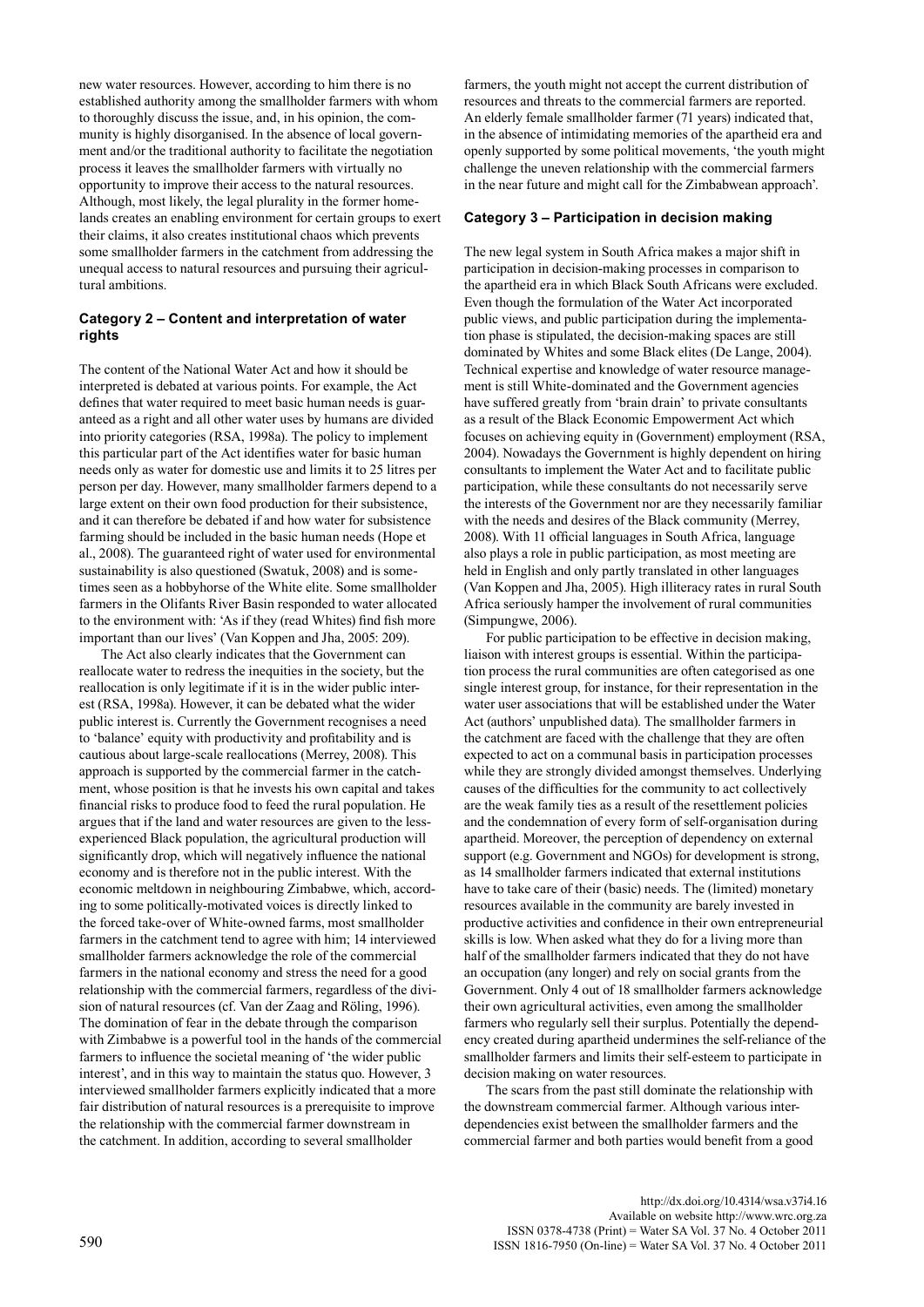relationship, the smallholder farmers feel inferior and believe they depend more on him than the other way around. Although the commercial farmer realises that he is the minority in the area and his farm could be occupied overnight, he also believes the smallholder farmers will not take the risk to illegally challenge the current situation as he employs a considerable number of community members on his farm. For water, the commercial farmer is dependent on the smallholder farmers as most of the water in his reservoirs originate from their area; nevertheless he indicated that his current water entitlement gives him sufficient confidence that he will continue to receive water in the future. For reallocation of water under the Water Act downstream lawful uses have to be considered and compensated if negatively affected, unless it can be proven that the reallocation is to 'rectify an unfair or disproportionate water use' (RSA, 1998a: 22-7). Nevertheless the commercial farmer trusts that he has a strong case to oppose potential redistribution of water in the catchment, which worries the smallholder farmers who are less familiar with the content of the Water Act. The understanding of each other's realities and respect for cultural values is limited. The smallholder farmers indicated that they have invited the commercial farmer, in vain, to several official ceremonies in the community to strengthen the bond between them. The commercial farmer indicated that he does not have time to attend the time-consuming ceremonies and prefers to limit their interaction to purely business matters. The local government is absent in bringing the parties together to facilitate the reconciliation process and foster collaboration. Currently, communication between the parties is restricted to conflict mitigation over cattle trespassing. Five smallholder farmers indicated that, out of frustration over the current situation, people living in the case-study area sabotage the activities of the commercial farmer, e.g., deliberate trespassing of cattle on the commercial farm, stealing of crops, and destroying equipment. Although it affects his business, the commercial farmer indicated that he does not act on this impairment but tolerates it to avoid it becoming worse. Both parties pointed out that potential collaboration on the development of alternative water resources is seriously affected by the current negative relationship.

The Water Act is explicit in its aim to redress the inequities based on gender (RSA, 1998a) and mainly refers to providing domestic and productive water to poor women in the rural areas. However, some cultural values obstruct participation of women in decision making. The Zulu culture is patrilineal in which the customary heritage of property and power positions is through the male lineage, from father to son (Mair, 1969). In the Zulu culture women have limited political status, and resources such as land and livestock are mainly owned by men. Although water resources are mainly used by women for domestic purposes, and growing crops is regarded a female activity, women are not involved in the maintenance and future planning of the water resources and have a low political status (Penzhorn, 2005). Three female smallholder farmers indicated that they would like to be involved in decision making at village level, but, for community meetings, often only men are invited. The few women who do attend the meetings on their own initiative indicated that they have difficulties in speaking up and being heard. In particular the presence of male relatives of their husbands restricts them from raising their voices. Half of the interviewed women in the catchment are not aware of the institutional structures in their community and indicated that men do not inform them about governance issues. Two male farmers responded that the village meetings focus primarily on issues related to cattle which they regard as a male business. Joint initiatives of women to increase

their influence in the community do not take place, according to the interviewed female farmers, because the women in the community are not united. Some NGO-supported agricultural groups include women (undisclosed reference); nevertheless, the decision-making spaces remain strongly male-dominated.

#### **Category 4 – Discourses underlying water law and implementation policies**

The National Water Act (RSA, 1998a) was politically driven by the need to redress the inequities in society and to create equal opportunities for all citizens. However, this socialist-oriented political ideology of the new Government was not compatible with the capitalist principles on which the South African economy was based (Bond, 2005; Hart, 2006). Maintaining a strong economy through focus on market efficiency, competition and productivity was supported by the economic elite in South Africa as well as by the geopolitical agenda (Hart, 2008). Through conditional policy reforms attached to loans from the World Bank and IMF the new Government was persuaded to adopt a neo-liberal approach (Bond, 2005; Harvey, 2005). The neo-liberal doctrine suggests that human well-being can best be advanced by liberating individual entrepreneurial freedoms and skills in an institutional framework characterised by free markets and globalisation of trade (Harvey, 2005). It proposes limiting the control of the Government on the economy, as well as the privatisation of public services and property rights over natural resources (Harvey, 2005; Ahlers and Zwarteveen, 2009). Based on these neo-liberal principles the South African Government introduced the Growth, Employment and Redistribution (GEAR) policy in 1996, which focused on achieving equity by enlarging the 'wealth' cake. However, in a country characterised by structural inequalities along racial lines in terms of educational background and access to resources, emphasis on market competition between actors is unlikely to lead to equity. Moreover, shifting power from the state to the market and focusing on productivity seriously hampers the redistribution of natural resources to the previously-dispossessed groups in the society. According to Bond (2005), neo-liberal policies have amplified rather than corrected the economic distortions created during apartheid and it is argued that the neo-liberal doctrine has replaced racial segregation under apartheid with class segregation in contemporary South Africa (Bond, 2006; Harvey, 2005; Swatuk, 2008).

The dominance of the neo-liberal discourse becomes visible in the chosen approach for the implementation of the National Water Act and the priorities set for the water allocations (Bond, 2006). For example, the choice of a sectoral approach to water delivery might be suitable for the high-volume users in the better-served areas, but in the rural areas water resources are often used for multiple purposes and integrated service delivery would be more effective (Van Koppen and Jha, 2005). The smallholder farmers in the catchment indicated that they have to deal with different Government departments for their water supply depending on the purpose of the water use (e.g. domestic, various productive uses), while in practice the same water resources are being used. Increasing access to the water resource is therefore challenging, as it needs collaboration between the various Government departments. Moreover, it remains unclear in the Water Act under which category water use for small-scale commercial production falls (Perret, 2001). Water abstraction for subsistence farming is permitted under the Water Act without registration or payment (RSA, 1998a), while for all other water uses a licence needs to be granted. However, the smallholder farmers in the case-study catchment often only sell part of their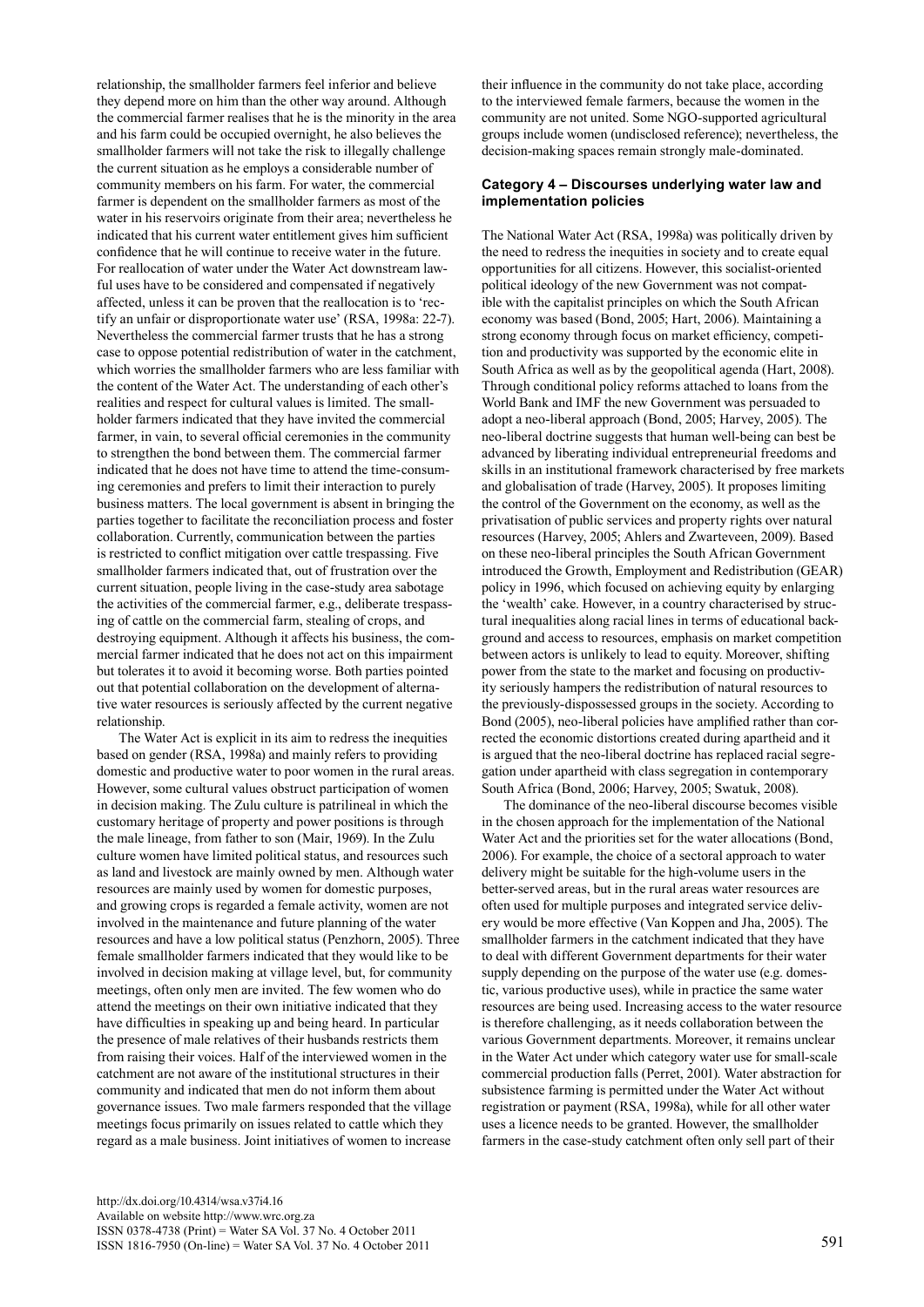harvest depending on the yields and market opportunities, which makes the water use for commercial purposes difficult to predict, and is, hence, licensed. Furthermore, to obtain a licence the Water Act stipulates that the water use should be in line with the catchment management strategy negotiated within the new water user platforms (RSA, 1998a). In the absence of organisational structures around water in the former homelands, meaningful representation in these new arenas will be problematic, which leaves the emerging individual smallholder farmers formally without rights to water for commercial uses and favours the established well-organised large-scale commercial farmers in the catchment. This is now acknowledged by the South African Government and the proposed granting of a general authorisation for small-scale commercial water use is currently debated. The water allocations at national level also clearly demonstrate the underlying neo-liberal discourse: even though the smallholder farmers in the case-study area indicated that a shortage of water limits their economic development, the Thukela River Basin is transferring approximately 75% of its surface water yield to adjacent river basins to support commercial activities of industries and hydro-power production in urban parts of the country (DWAF, 2003). Consultants hired by the Government to study the water availability and water use in the Thukela River Basin recommended continuation of water transfers to other parts of the country as, in their view, no strong economic drivers within the basin exist to stimulate development. They regard water resource development for the sole purpose of irrigation economically unviable and recommend allocating the water to other sectors (DWAF, 2003).

Even more striking is the lack of an integrated approach across sectors, which disconnects the water reform process from the land reform process. In South Africa the inequity in land and water resources is closely linked, with the smallholder farmers mainly relying on green water resources (Rockström et al., 1999; Savenije, 1999). Significant increases in access to water can therefore not be achieved in the overpopulated former homelands unless the inequity in land distribution is addressed simultaneously (Hope et al., 2004; 2008). Currently the distribution of land under the land reform program,e is based on the neo-liberal 'willing seller, willing buyer' principle, in which land is bought in conformity to market prices (DALA, 2006). However, this approach results in a slow pace of the land reform process (Lyne and Darroch, 2004; Lahiff and Cousins, 2005; Hart, 2006; Cousins, 2007; Peters, 2009) and, according to the smallholder farmers in the case-study catchment, only fragmented pieces of communal land become available with often limited access to (blue) water resources. For instance, through the land distribution programme the smallholder farmers have obtained approximately 600 ha of dry mountainous land adjacent to their community, and another piece of land that was offered to them was more than 10 km away from their current location. Moreover, it is slowly being acknowledged that, based on market prices, the Government will never be able to afford to buy sufficient land to radically address the existing inequity (DALA, 2006).

Finally, in the South African Constitution it is stated that the country should be run on a system of cooperative governance between the Government and the traditional governance structures (RSA, 1994). This principle is admirable from the reconciliation perspective; however, besides the additional challenges it creates in the former homelands, as described above, it is to a certain extent also a facade. With the Government having the constitutional authority, the democracy discourse is dominant and the role of the traditional authorities is limited to an advisory role, despite the protests of the traditional leaders

(Lehman, 2007). In this way the cooperative governance system reproduces the inherited inequalities between the Government and the traditional authorities. The dominant democratic discourse becomes further apparent in the manipulation of the traditional structure to comply with Government structures and the requirements for democratically-elected representation in the traditional governance structure (RSA, 2003), which has affected the executive power of the traditional authorities. Nonetheless, it can be debated as to who the traditional governance structure is representing, particularly after the manipulations by the apartheid regime (Mamdani, 1996). In the traditional governance structure the Black elite might be represented, but it can be questioned whether the rural poor are represented (Sjaastad and Cousins, 2008). It can therefore be argued that the adoption of a cooperative governance structure was a politically-motivated choice to support the Black elite rather than a prerequisite for the socio-economic development of the rural areas.

#### **Discussion and conclusions**

Although the National Water Act (RSA, 1998a) is comprehensive in its legislation and provides powerful legal tools to address poverty eradication and redress inequities inherited from the past, in reality little transition in the access to and control over water resources has been achieved (Bond, 2006; Cullis and Van Koppen, 2009; Merrey, 2008). This paper emphasises that water law on paper is not sufficient, as it is not implemented and enforced in a vacuum, but in a society thick with historicallyentrenched socio-economic and political inequities. The transition from apartheid to post-apartheid South Africa has been characterised by a negotiated transformation with emphasis on reconciliation. As a consequence the legacy of apartheid and the nature of the transitional arrangement still determine, to a large extent, today's political and economical reality, with the elite, White and some Black, in charge. Neo-liberal geopolitics has left the South African Government faced with the challenge to redress access to natural resources in an era characterised by the promotion of the private sector over the public sector (cf. Lahiff, 2003; cf. Hart, 2006; Swatuk, 2008). Hence, the Water Act is highly contested by the vested economic elite and up to now the status quo of an unfair distribution of water along racial lines is maintained, leaving the smallholder farmers in the study catchment managing in the margin.

The Water Act provides opportunities for citizens to contest unequal access to water resources through a bottom-up approach. However, smallholder farmers in the case-study catchment face various challenges that prevent them from claiming their rights. These can be summarised in 4 points. First, the institutional chaos created in the former homeland as a result of the formal plural governance structure directly influences the executive power and legitimacy of the various authorities, thwarts collaboration, and creates 'fuzziness'. Second, the tendency of authorities and NGOs to approach the smallholder farmers as a united community and offer services and resources on communal basis is problematic, as the farmers are divided and heterogeneous in their ambitions, which makes it difficult for individual farmers to advance their agricultural activities. Besides, it can be questioned if the residents in the former homeland should be approached as farmers, as a substantial part of the residents do not perceive themselves as such. This is in line with the statement of Dlali (2008: 44) 'most people currently living in the rural areas in South Africa are 'rural dwellers' rather than farmers'. Third, the disconnect between the water and land reform programs puts the smallholder farmers in the dilemma of acquiring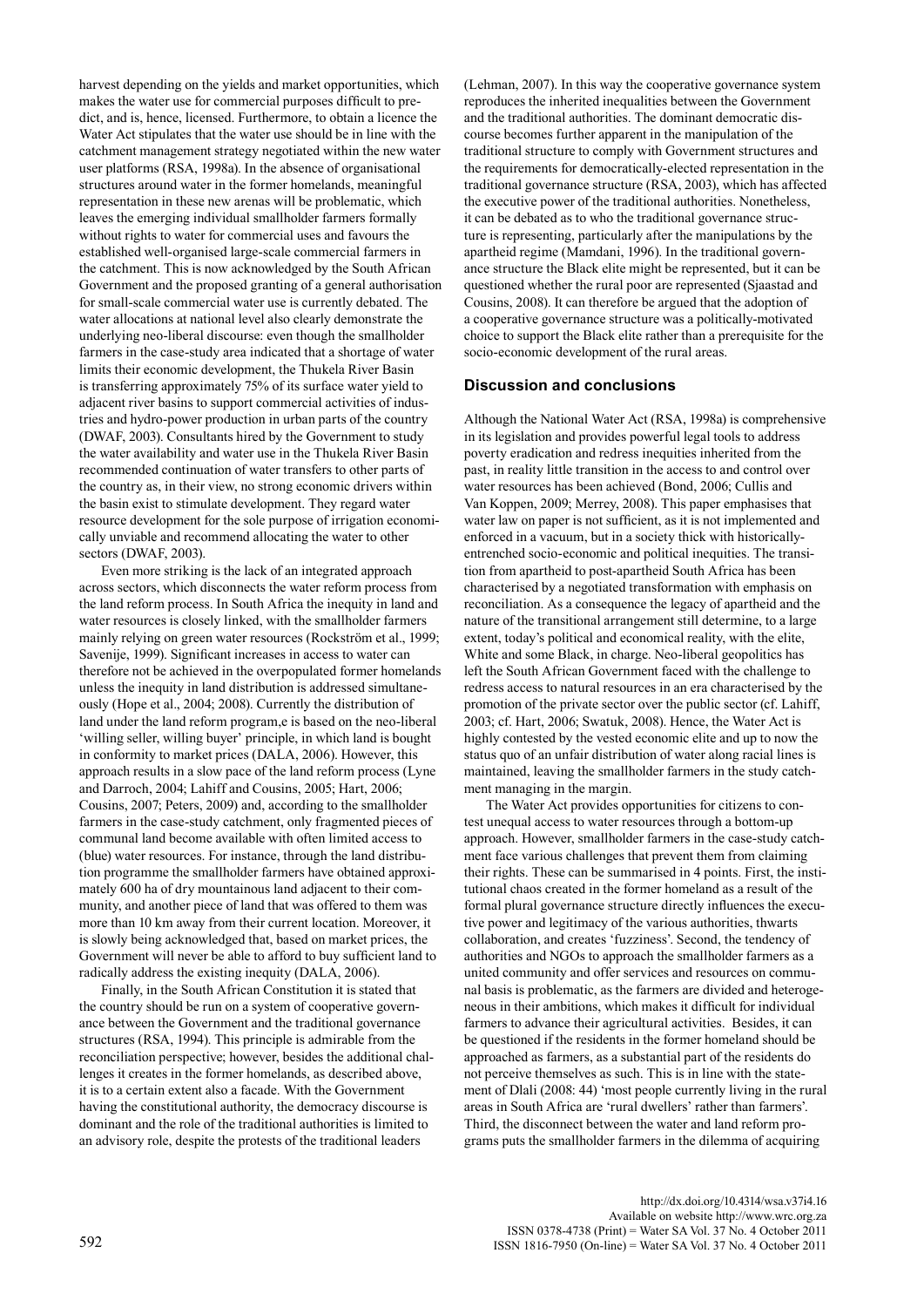land without (blue) water or water without land. Fourth, the low self-esteem as a result of the structural, racial and gender inequalities hinders the smallholder farmers from claiming their rights and challenging the unequal access to water for (productive) uses. The smallholder farmers adopt an underdog position and their attitude tends to be submissive, especially the female smallholder farmers. As argued by Zwarteveen et al. (2005), historically entrenched markers of behaviour that have served for generations to delineate and express the differentiation based on race and gender are not easily undone through legal changes.

The analytical framework used in this paper distinguishes 4 categories in which water law can be contested, based on Zwarteveen et al. (2005). The framework has been useful to comprehend the challenges met in the reform process, as it systematically analyses how water law is contested even if no explicit conflicts over or open claims on water exist. It reveals the different manifestations of struggles over access to water resources and how they are linked to self-perceived capacity of the actors to challenge or maintain the existing situation. In this way, the framework exposes how the implementation of the new water law is dynamically linked to deeper entrenched power structures in society and details how actors actively use and/or 'misuse' the water law to shape the negotiations over water. However, the framework focuses on water law, which only deals with water allocation and not with water distribution. Therefore, to increase the physical access of the smallholder farmers to (productive) water, distributional issues, such as the availability of hydraulic infrastructure and the capacity to manage, maintain and operate the infrastructure, need to be tackled simultaneously (Van der Zaag and Bolding, 2009). Investment in hydraulic infrastructure is closely linked to land availability and land tenure. Hence, this emphasises the importance of integrated and cross-sectoral approaches, as well as the importance of reviewing the cooperative governance structure in the former homelands. However, as argued before, water systems are not only shaped by, but also themselves shape and reinforce, social-political and economic relations, and historical analysis shows that hydraulic infrastructure has been used by wealthier farmers to assert their claims by ensuring that their 'rights' are fixed in permanent concrete structures (Mosse, 2008). Challenges associated with development of hydraulic infrastructure should therefore not withhold the Government from investing in hydraulic infrastructure in the previous disadvantaged former homelands.

In conclusion, the Water Act and other post-apartheid laws raised expectations amongst the various groups in society and gave hope for a more prosperous future, but after a decade of reconciliation the division of wealth is hardly unchanged (Swatuk, 2008). The ongoing protests and eruptions of violence in South Africa are resurgences of the underlying struggle over the structural inequities in society; the smallholder farmers in the casestudy area indicated that youth from their community had been involved in mid-2008 in xenophobic attacks (Mail & Guardian, 2008), and they believe that the violence was an expression of the frustration about the dire conditions in which people live compared to the living conditions of the elite (cf. Hart, 2006; Swatuk, 2008; Peters, 2009). The difficulties encountered in the water reform process are illustrative of what is happening in the society at large. Although so far the elite have been able to maintain the status quo in the division of wealth, it can be questioned how robust the situation is, with the (potentially explosive) undercurrents in the society, and, hence, what price is being paid to maintain this status-quo?

### **Acknowledgements**

The work presented in this paper was funded by DGIS and UNESCO-IHE. Implementation on-site was assisted by the School of Bioresources Engineering and Environmental Hydrology and the Centre for Environment, Agriculture and Development of the University of KwaZulu-Natal, South Africa. We thank the respondents for sharing their knowledge and opinions with us. Our gratitude goes to Ms. Hlengiwe Mabaso for translation during the interviews, to Mr. Michael Malinga for his assistance in the field and to Prof. Graham Jewitt for his valuable comments on earlier versions of this paper. The authors are grateful for the constructive comments made by the anonymous reviewers of *Water SA*.

#### **References**

- AHLERS R and ZWARTEVEEN M (2009) The water question in feminism: water control and gender inequities in a neo-liberal era. *Gender, Place Cult.* **16** (4) 409-426.
- BENTZON AW, HELLUM A, STEWART J, NCUBE W and AGER-SNAP T (1998) *Pursuing Grounded Theory in Law, South-North Experiences in Developing Women's Law*. Mond Book, Harare.
- BOELENS R, ZWARTEVEEN M and ROTH D (2005) Legal complexity in the analysis of water rights and water resources management. In: Roth D, Boelens R and Zwarteveen M (eds.) *Liquid Relations: Contested Water Rights and Legal Complexity*. Rutgers University Press, New Brunswick. 1-19.
- BOND P (2005) *Elite Transition: From Apartheid to Neoliberalism in South Africa*. UKZN Press. URL: http://www.ukzn.ac.za/ccs (Accessed 21 March 2009).
- BOND P (2006) *Talk Left, Walk Right: South Africa's Frustrated Global Reforms*. UKZN Press. URL: http://www.ukzn.ac.za/ccs (Accessed 21 March 2009).
- CLEAVER F (1999) Paradoxes of participation: Questioning participatory approaches to development. *J. Int. Dev.* **11** 597-612.
- CONCA K (2006) *Expert Networks: The Elusive Quest for Integrated Water Resources Management Governing Water: Contentions Transnational Politics and Global Institution Building*. MIT Press, Cambridge.
- CORNWALL A (2003) Whose voices? Whose choices? Reflections on gender and participatory development. *World Dev.* **31** (8) 1325-1342.
- COUSINS B (2007) A Role For Common Property Institutions In Land Redistribution Programmes In South Africa. International Institute for Environment and Development, Gatekeeper Series No. 53.
- CULLIS J and VAN KOPPEN B (2009) Applying the Gini coefficient to measure inequality of water use in the Olifants river water management area, South Africa. In: Swatuk LA and Wirkus L (eds.) *Transboundary Water Governance in Southern Africa: Examining Unexplored Dimensions*. Nomos, Baden-Baden. 91-110.
- DE LANGE M (2004) Water policy and law review process in South Africa with a focus on the agricultural sector. In: Mollinga PP and Bolding A (eds.) *The Politics of Irrigation Reform: Contested Policy Formulation and Implementation in Asia, Africa, and Latin America*. Ashgate, London. 11-56.
- DLALI DM (2008) Food security in a developmental state. *New Agenda, S. Afr. J. Soc. Econ. Polic.* (4th quarter 2008) 43-45.
- DALA (DEPARTMENT OF AGRICULTURE AND LAND AFFAIRS, SOUTH AFRICA) (2006) Land and Agrarian reform in South Africa: 1994-2006. Paper presented at the *International Conference on Agrarian Reform and Rural Development*, Porto Alegre, Brazil, 7 to 10 March 2006.
- DWAF (DEPARTMENT OF WATER AFFAIRS AND FORESTRY, SOUTH AFRICA) (2003) Thukela Water Management Area: overview of water availability and utilization. DWAF Report No. (07/000/00/0203). Department of Water Affairs and Forestry, Pretoria.
- HART G (2006) Denaturalizing dispossession: Critical ethnography in the age of resurgent imperialism. *Antipode* **38** (5) 977-1004.